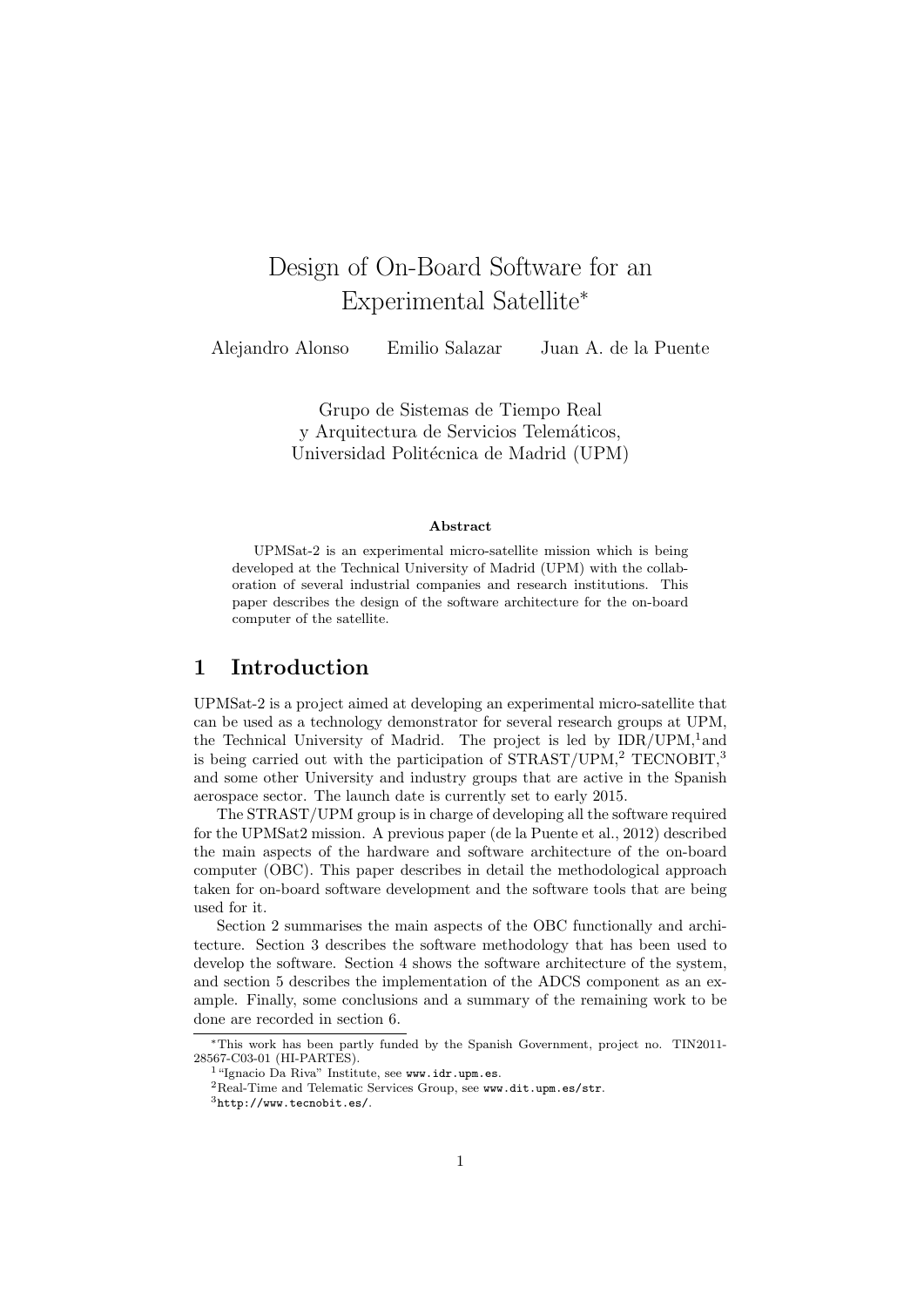## 2 On-board computer overview

### 2.1 On-board computer functions

The UPMSat-2 On-Board Computer (OBC) is an embedded computer system that is in charge of executing all the control and monitoring functions of the satellite, including:

- Attitude determination and control (ADCS). The attitude of the satellite is determined from magnetic field and solar sensor measurements, and is corrected by means of a set of magnetorquers.
- Telemetry and telecommand management (TMTC). Telemetry messages are sent to the ground station, and telecommands are received from it, by means of a radio unit operating in the UHF 400 MHz band.
- Platform monitoring and control. Important sensor data (voltages, temperatures, orbit and attitude parameters) are measured periodically and their values checked for safe operation. Monitoring data are periodically sent to the ground station by telemetry.
- Experiment management. The payload of the satellite consists of a set of experiments provided by several research groups and industrial companies. The experiments include testing new sensor and actuator designs, as well as collecting operational data and experimenting with new control algorithms.

#### 2.2 Computer system architecture

The hardware architecture is based on a LEON3 computer<sup>4</sup> implemented on an FPGA, with a clock frequency of 100 MHz. The computer board includes 1 MB EEPROM, 4 MB SRAM, and a number of analog and digital input and output lines and serial ports.

Figure 1 shows a context diagram of the system.

## 3 Software development methodology

#### 3.1 Model-driven software engineering

Following previous experience in the ASSERT,<sup>5</sup> CHESS,<sup>6</sup> and HI-PARTES,<sup>7</sup> projects, a model-driven engineering approach (Schmidt, 2006; Zamorano and de la Puente, 2010) has been chosen to develop the on-board software system. Accordingly, the system is first described as a high-level platform-independent model (PIM), which is later transformed to a platform-specific model (PSM), including all implementation details. The system is implemented by automatically generating code from the PSM.

 ${}^{4}$ See www.gaisler.com.

<sup>5</sup>Automated proof-based System and Software Engineering for Real-Time systems, www. assert-project.net

<sup>6</sup>Composition with Guarantees for High-integrity Embedded Software Components Assembly, www.chess.project.ning.com.

 $^7$ High-Integrity Partitioned Embedded Systems, www.dit.upm.es/str/projects/hipartes.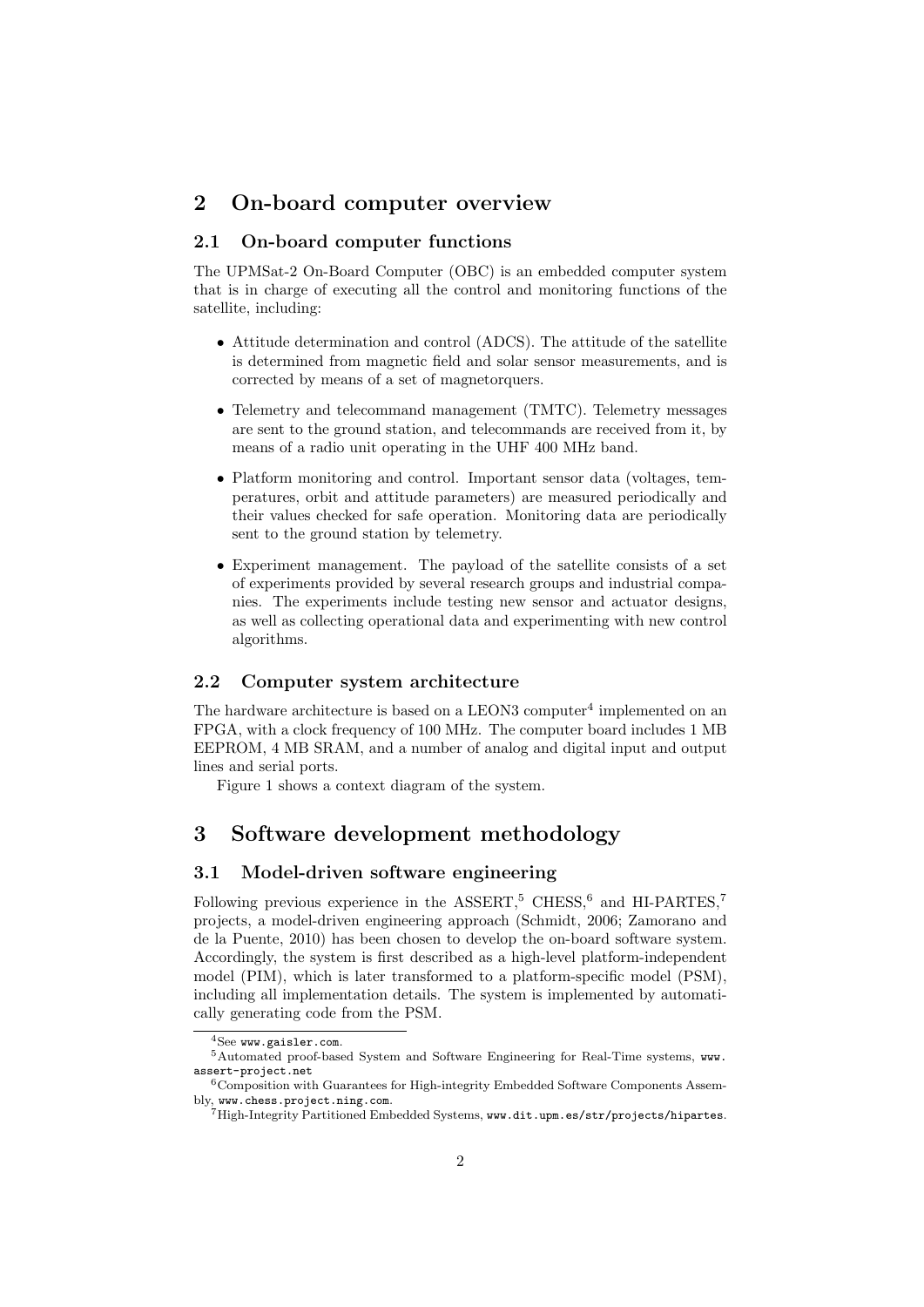

Figure 1: OBC context diagram.

#### 3.2 UPMSat-2 software process

The main steps of the software process for the UPMSat-2 software are shown in figure 2. The process starts with the development of a platform-independent system model. This model includes all the aspects of the application software that do not depend on the details of the executing platform. The UML2 language (OMG 2011a) is used as a basic notation for describing the functional properties of the system. Functional models in other languages, such as  $Simulink<sup>®</sup>$ , can be integrated into this model as well (see e.g. Garrido et al., 2012). Realtime properties can be specified in the model using the UML MARTE profile (OMG 2011b). For instance, a periodic activity can be modelled as a class annotated with the stereotypes GQAM::WorkloadEvent and GRM:SchedulableResource to specify a periodic arrival pattern and a deadline for the activity.

From this model an *analysis model* is derived using an automatic transformation tool. The analysis model is based on the MAST modelling language and tools (González Harbour et al., 2001), which are used to carry out static timing analysis in order to validate the real-time behaviour of the model. To this purpose, some assumptions about the execution platform and execution time data are needed, which makes this model a platform-specific model (PSM).

At a lower level of abstraction, a neutral model is used in order to reduce the gap between higher-level models and source code. It is automatically generated from the system model, and also incorporates information coming from the analysis model. It is described in plain UML, and is not intended to be manipulated by the designer.

Finally, source code is generated from the neutral model using a specific tool. The tool produces Ravenscar-compliant concurrent Ada code (ARM05), which can be executed on the ORK+ real-time kernel (de la Puente et al., 2008) which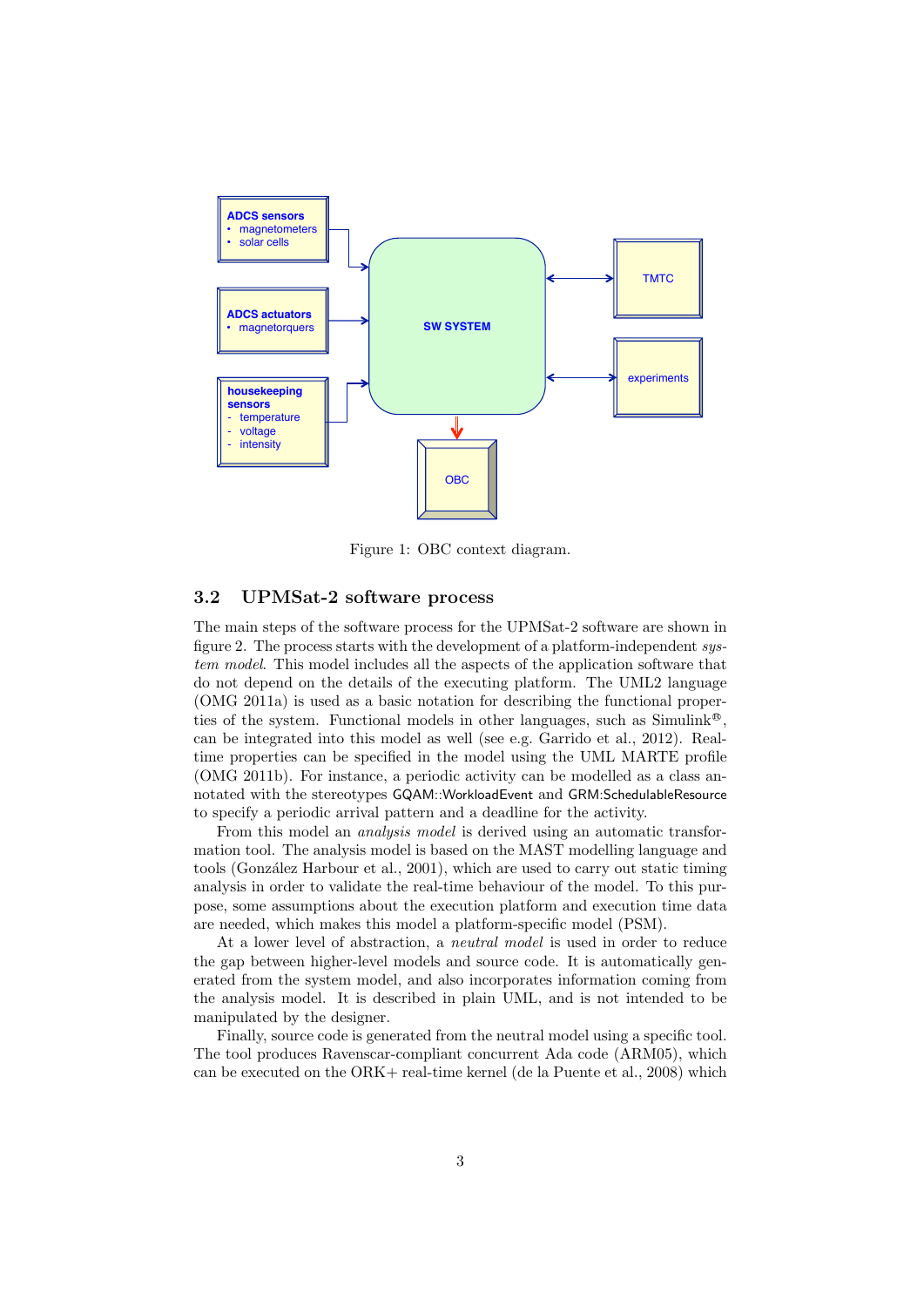

Figure 2: Model-based software process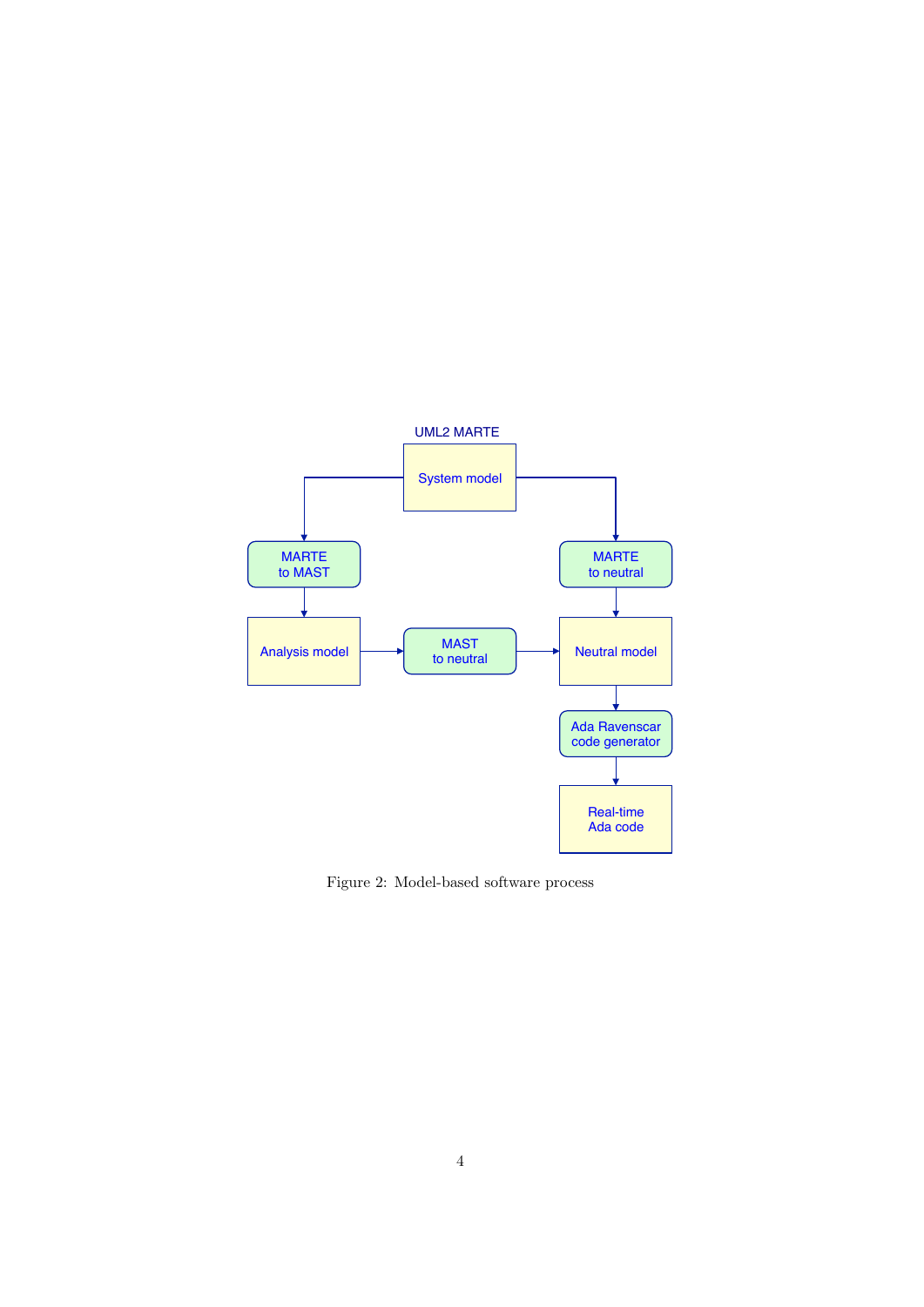

Figure 3: Software architecture

is part of the GNATforLEON toolchain.<sup>8</sup>

## 4 Software Architecture

The UPMSat2 software system model is an architectural model which is composed of a set of components. The connections between components are based on their provided interfaces, which include all the public operations exported by each component. Internally, a component is structured as a set of software objects that implement the operations in the interface and perform additional duties. The design complies with the Ravenscar computation model (Burns et al., 2004), and thus the basic level components are restricted to be cyclic, sporadic, and protected objects.

The overall architectural design of the UPMSat2 software system is shown in figure 3. It consists of the following components:

Manager: The satellite may be in a number of operational models that determine its expected behaviour. The transitions between models are driven by system events, such as reaching a low battery level, detection of errors, or receiving specific telecommands. Each software component has a specific behaviour for each of the modes. The Manager is in charge of setting the operational mode and notifying it to the rest of the software components, so that they can adapt their operation accordingly. This component is also responsible for handling errors.

 $8$ www.adacore.com.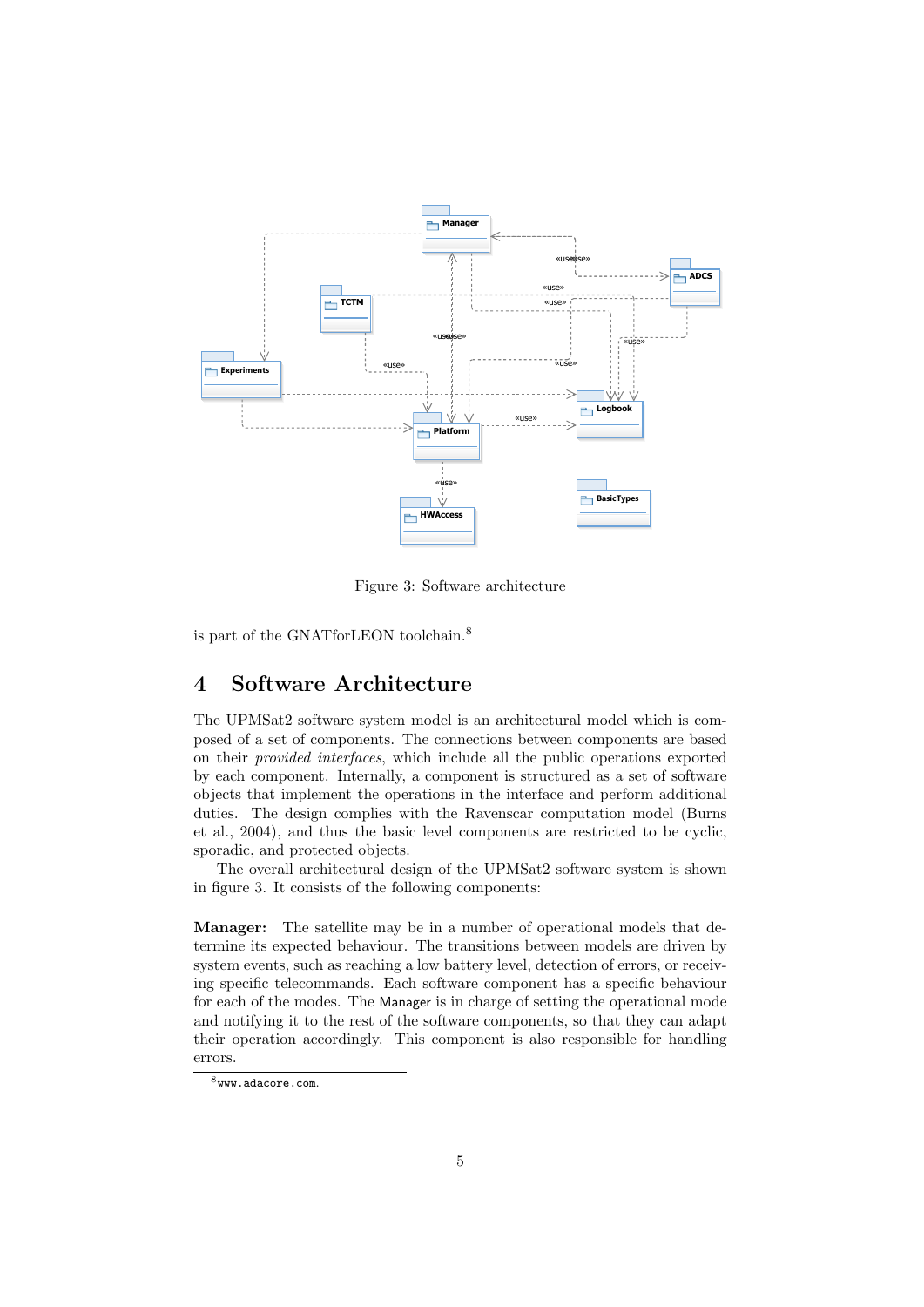Platform: This component is mainly in charge of general satellite housekeeping functions. It gets state values from the satellite by reading sensors, checks if the values are correct, and prepares housekeeping telemetry messages to be sent to the ground station. The platform component also provides a more abstract access to the sensor measurements.

The internal structure of the platform component relies on a cyclic activity that is executed according to the operation mode. Sensors are grouped according to the type of measurements, such as temperatures, voltages, magnetometer currents, and solar cells. Last measured data will be kept in memory for providing this information to other modules, such as ADCS or TC/TM.

Data is read by using the HWAccess components, which provides raw data. The platform is in charge of converting them into engineering units, and analysing their validity. This can be done by checking that they are within a valid range, or by analysing it with respect to previous samples.

HWAccess: This component encapsulates the access to the hardware sensors and actuators. In particular, it includes the required drivers. It provides a set of operations for reading and writing the required data.

Logbook: This component encapsulates access to a buffer storage area. It is used to store telemetry messages that are generated during system operation, but cannot be sent during the periods when there is no antenna coverage from the ground station.

ADCS: This component is in charge of determining and controlling the satellite attitude. The attitude of the satellite is calculated based on two types of sensors: magnetometers and solar cells. Magnetorques are used for correcting the satellite attitude. The ADCS internal structure and detailed design is presented in section 5.

TCTM: This component includes the operations for communicating with the ground station: receiving telecommands (TC), and sending telemetry (TM), with information of the satellite state and operations. Some examples of telecommands are configuration of satellite parameters, requests for changing the operational model, activation of experiments, etc.

Experiments: The UPMSat2 satellite will include a number of experiments in order to test the behaviour of selected electronic equipment in a space environment, or to check some new algorithms or measurement techniques. The experiments are activated one at a time, when the satellite is in a particular operational mode, when an appropriate command is received from the ground station. The data resulting from the experiment are sent to the ground station by means of telemetry messages.

## 5 Detailed design of the UPMSat2 ADCS

This section describes the detailed design of one of the UPMSat2 software components, the ADCS subsystem, as an example of how this step of the software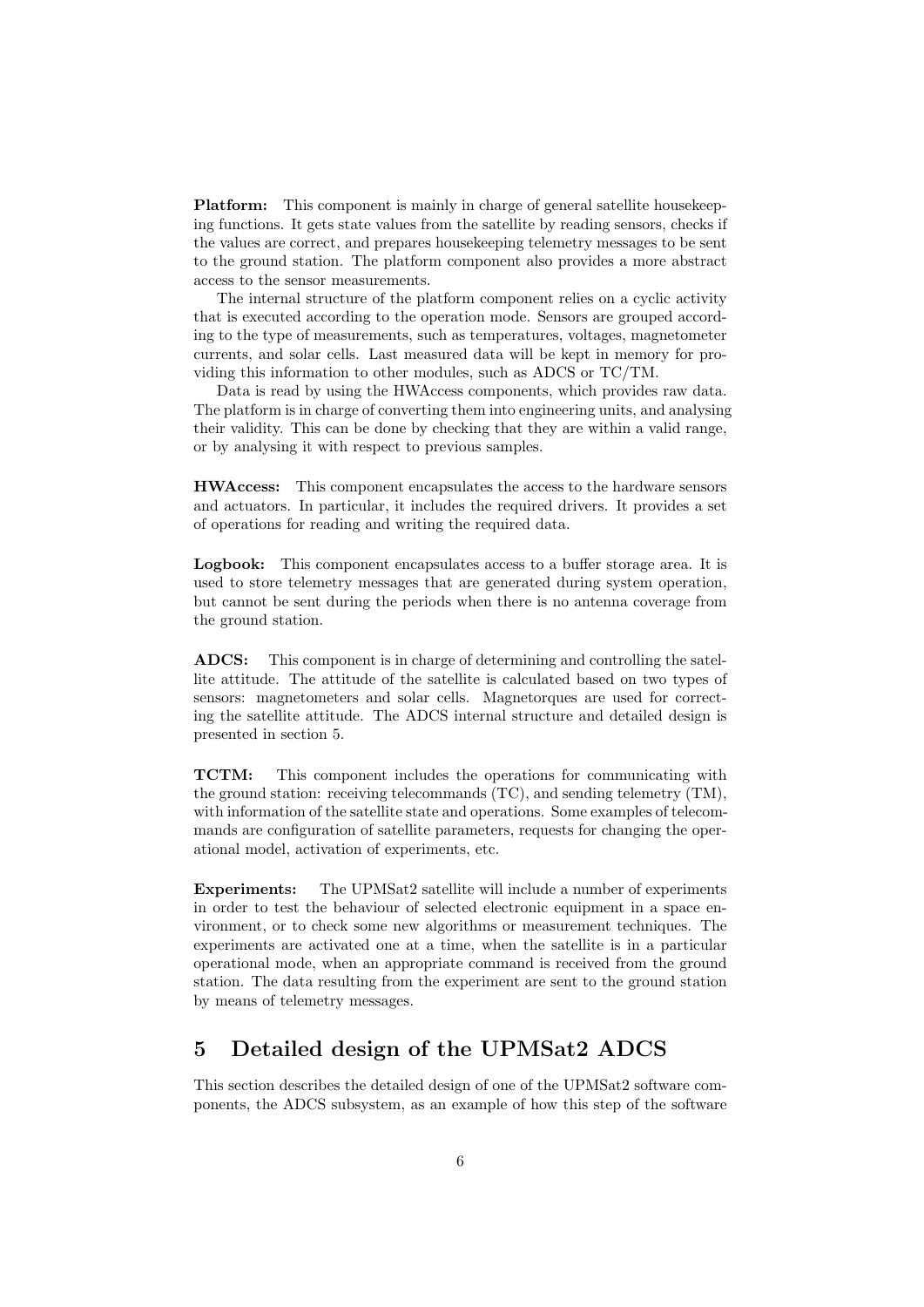development process is performed. Figure 4 shows the class diagram that makes up the ADCS internal structure. It consists of four elements.



Figure 4: Class diagram of the ADCS component.

ADCSInterface: This interface defines the operations that the ADCS component will make public for the rest of the system, i.e. its provided interface. The operations specified here are implemented in other ADCS classes.

LocalModelManager: This class is used to manage the operational model at a local level. The global operational mode is set by the higher-level

Manager component, whereas the local manager provides access to the current mode and mode change requests for the rest of the ADCS subsystem. It also provides an operation that can be used by other elements in the ADCS subsystem to wait for a mode change to occur, if they are inactive in the current mode.

Since the local mode manager is used by other elements exhibiting a concurrent behaviour, its operations are defined to be executed in mutual exclusion. In terms of the Ravenscar computational model it is a protected class.

AttitudeControlData : This class handles control parameters for the ADCS subsystem. It provides operations for changing the control parameters and for setting the attitude reference values. This is also a *protected class*.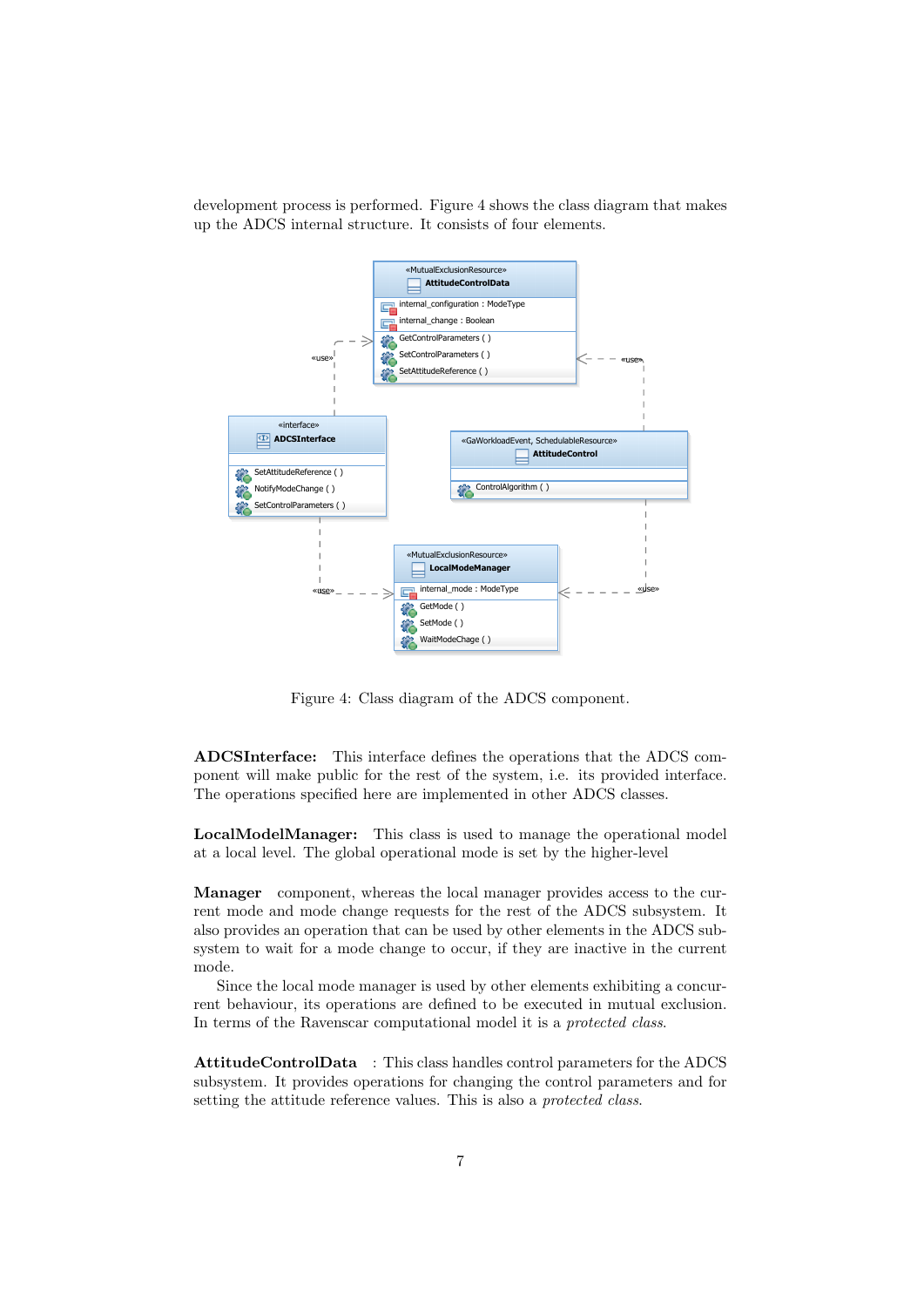

Figure 5: Sequence diagram of the ADCS operation.

AttitudeControl : This class does the real job of performing the satellite attitude control. It contains a thread that periodically gets the mode and current control parameters, applies the control algorithm, and actuates by means of the magnetorquers. The sequence diagram of this class is shown in figure 5. It is modelled as a schedulable resource with an event activation pattern, using UML MARTE notation. In terms of the Ravenscar model this class is a *periodic class*.

The next step is to derive a deployment model corresponding to this class diagram. This model uses objects that are instances of the previous classes, and defines parameters, such as priorities, periods, and deadlines. It is represented as a component UML model, as shown in figure 6. This representation is used for response time analysis and code generation purposes. Mutual exclusion objects generate protected objects, schedulable resources with periodic activation patterns are transformed into periodic tasks, and the full component will be decomposed into packages, where the operations in the component interface are included in its public specification.

The control algorithm has been design using a model in Simulink,<sup>9</sup> in order to keep up with the general practice of control engineers, as part of the platformindependent model. This high-level model has been integrated in the previous generated code by carrying the following steps:

- C sequential code for the control algorithm has been automatically generated from the dynamic model using the appropriate Simulink toolkit.
- Sequential code is embedded into the periodic task generated by the MDD toolset.
- The code is uploaded to the computer board for testing. The Simulink hardware-in-the loop facilities can be used to test the subsystem and validate its operation against a dynamic model of the satellite attitude.

<sup>9</sup>www.mathworks.com/products/simulink.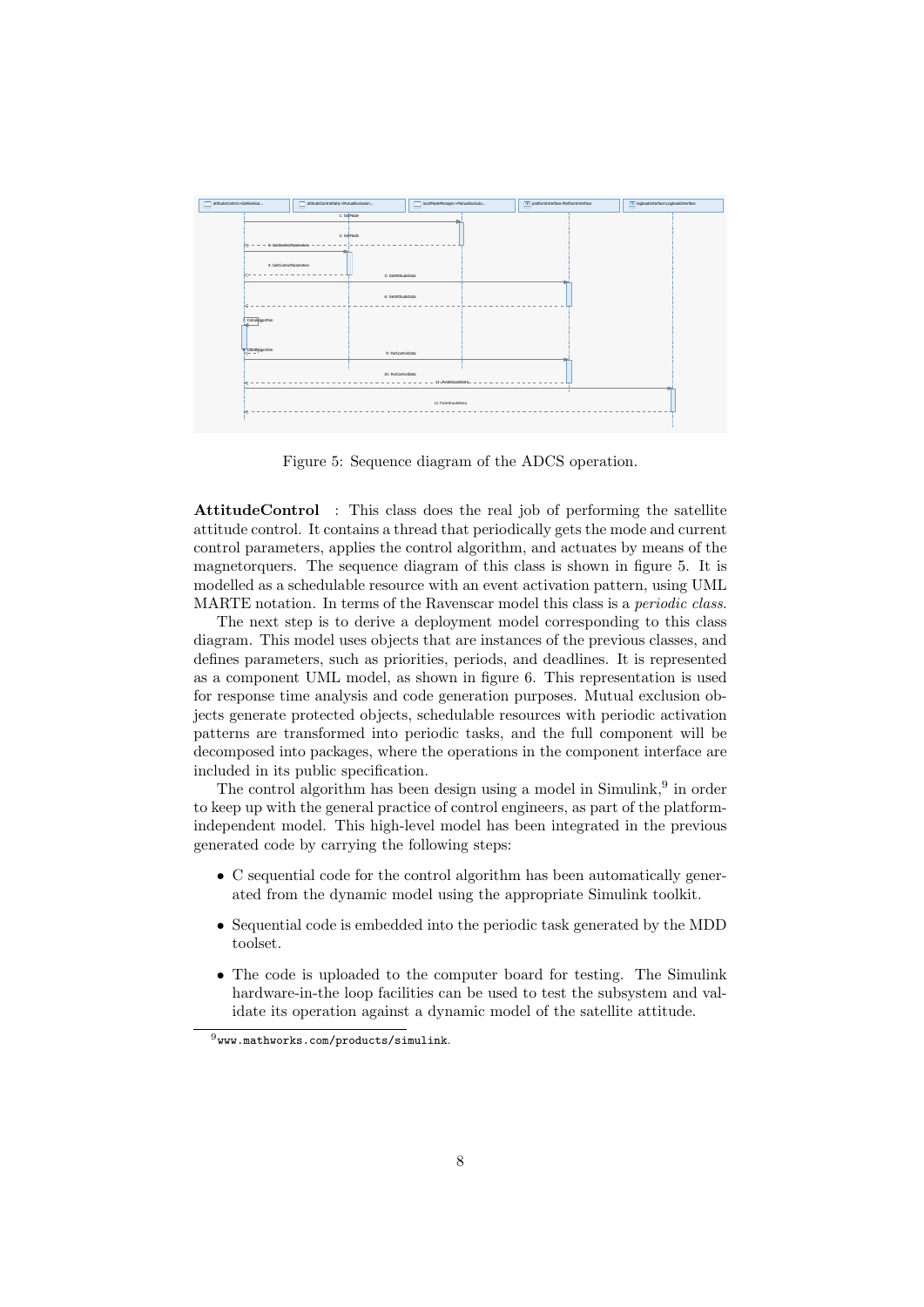

Figure 6: ADCS component in the deployment model

## 6 Conclusion

The UPMSat2 project is an excellent occasion for our group to apply recent research on real-time software engineering to a real space mission. Although the scope and size of an academic system is limited, it is still a real development which will give us the opportunity to show that the ORK+ technology and modern software engineering methods can be successfully applied in such a demanding kind of applications.

We expect to devote the next months until the launch date to completing the development of the software, and to carrying out all the necessary verification and validation activities that will ensure that the software is correct in its final form.

## Acknowledgments

The authors wish to acknowledge the collaboration of the rest of the UPMSat2 team.

## References

- Alan Burns, Brian Dobbing, and Tullio Vardanega. Guide for the use of the Ada Ravenscar profile in high integrity systems. Ada Letters, XXIV:1–74, June 2004. ISSN 1094-3641. doi: http://doi.acm.org/10.1145/997119.997120. URL http://doi.acm.org/10.1145/997119.997120.
- Juan A. de la Puente, Juan Zamorano, José A. Pulido, and Santiago Urueña. The ASSERT Virtual Machine: A predictable platform for real-time systems.